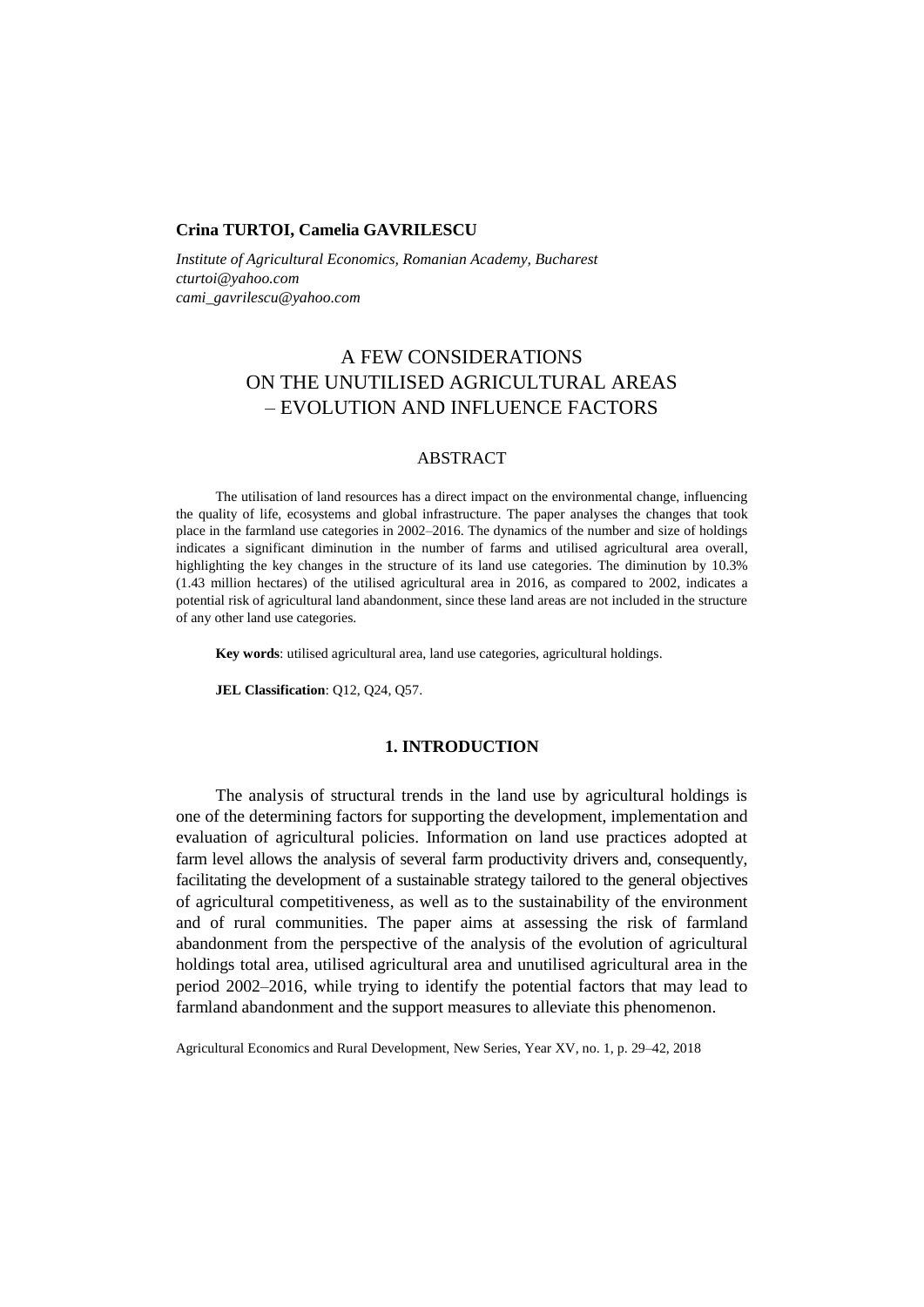## **2. STATE OF KNOWLEDGE**

The agricultural structure in the European Union (EU) Member States shows significant variations due to geological and regional differences, infrastructural particularities, as well as to the diversity of social habits. Agricultural land abandonment can have various effects, such as the impact on the ecosystem by the increase in carbon sequestration (when the land use shifts from farmland to forestry use) (Silver *et al*., 2001), by reducing soil erosion (Tasser *et al*., 2003), or by water quality increase (Hunsaker and Levine, 1995). On the other hand, in the case of farmland abandonment, traditional cultural landscapes are increasingly lost (Palang *et al*., 2006), also resulting in biodiversity decline (Brouwer *et al*., 2001). The reasons for farmland abandonment (either through prolonged non-utilisation or through land exit from the agricultural use category) are not systematically (statistically) monitored but can be sociologically revealed and may be related to various political or socio-economic shocks occurring at local, regional or global level.

# **3. MATERIAL AND METHODS**

The study is based on statistical data research, quantitative analysis and interpretation, allowing for the characterization of the dynamics of unutilised agricultural areas on the agricultural holdings from the perspective of farmland abandonment risk. For this purpose, the main sources of information on unutilised agricultural area were analysed:

(i) statistical indicators;

(ii) land registration system.

The analysis of the unutilised agricultural area dynamics was carried out for the period 2002–2016 and had as main objective the comparative analysis of the evolution of the following indicators: total number of agricultural holdings; utilised agricultural area; unutilised agricultural area; other land areas on the farm; total area of agricultural holdings; land structure by categories of use.

The metadata related to the main analysed area indicators are:

– *The agricultural holding* – an independent technical and economic unit, with autonomous management, which carries out agricultural activities by using agricultural areas and/or raising animals or activities maintaining the agricultural land in good agricultural and environment conditions, either as main activity or as secondary activity. It is an independent unit on which all the production means (labour force, land, agricultural machinery, etc.) are used in common. The autonomous management of the agricultural holding implies the existence of a person or group of persons with legal and economic responsibility. The agricultural activities referred to are the following: (i) Cultivation of non-permanent crops, (ii) Cultivation of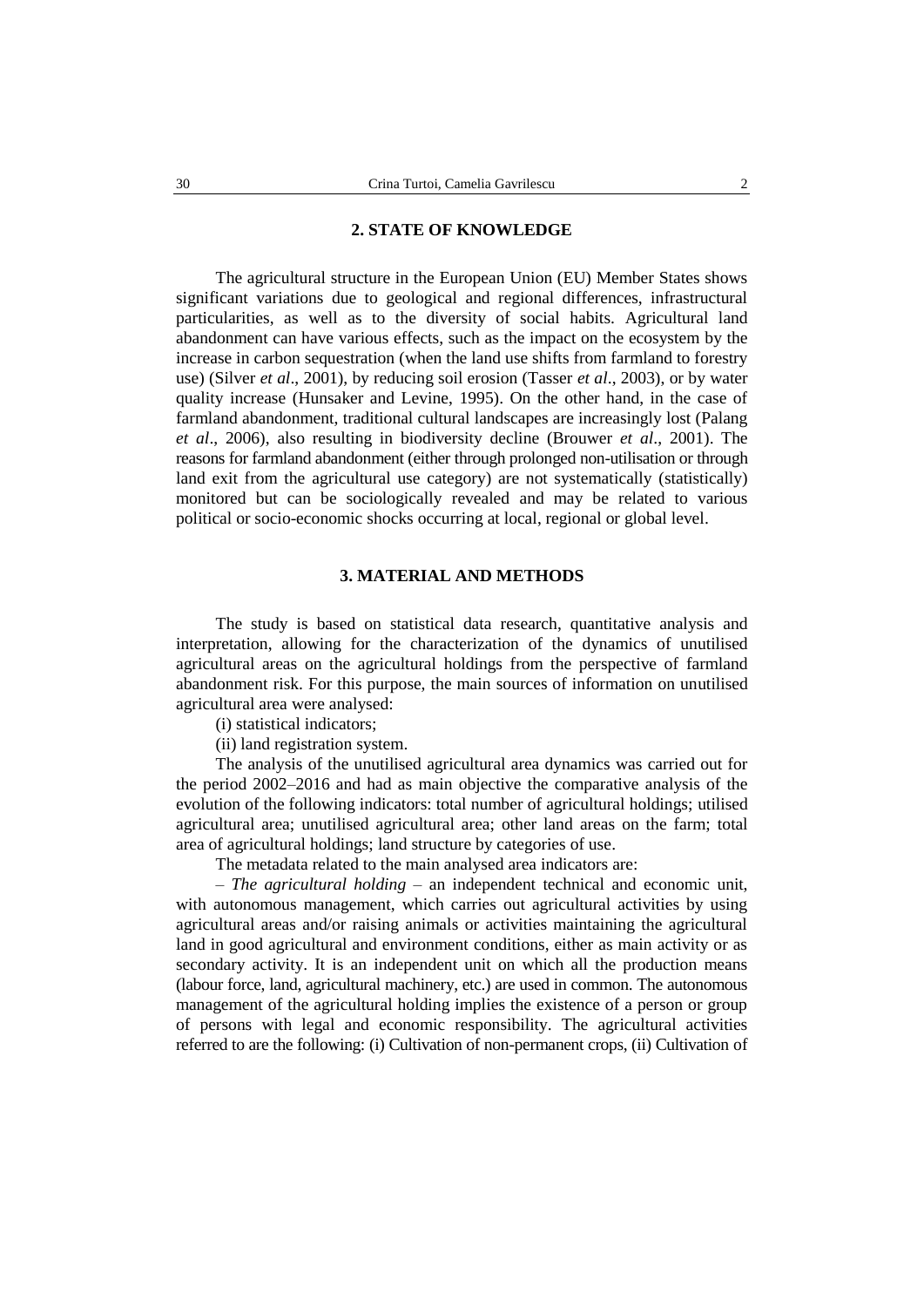permanent crops, (iii) Crop breeding, (iv) Cultivation of mushrooms, (v) Animal husbandry, (vi) Crop and livestock production mix, (vii) Maintaining the agricultural land in good agricultural and environment conditions. (insse.ro).

*– Total area of agricultural holdings* – an aggregate indicator that includes: utilised agricultural area, unutilised agricultural area, other areas of the agricultural holding (buildings, courtyards, access roads, wooded areas, lakes, ponds, etc.) which do not fall into the two above-mentioned categories.

*– Utilised agricultural area (UAA)* – designates the area actually used for farming. It includes the following categories of land: (i) arable land, (ii) pastures and hayfields, (iii) permanent crops, and (iv) kitchen gardens. The indicator does not include the unutilised agricultural land, forests and land under buildings, pavements, roads, ponds and other similar areas (not used as agricultural land).

*– The unutilised agricultural area (NUAA)* – defined as "the agricultural area that has not been worked in the reference year of the farm structure survey, has not been included in the crop rotation system and is not maintained in good agricultural and environmental conditions. This area can be cultivated again using the available farm resources" (Farm Structure Survey Textbook, 2016).

## **4. RESULTS AND DISCUSSIONS**

The utilised agricultural area (UAA) in Romania diminished by 10.25% in 2016 as compared to 2002, which, in absolute figures, represents a decrease by 1.43 million ha. The number of agricultural holdings decreased by  $23.7\%$  (-1.1 million agricultural holdings) and the average size of the holding increased by 17.4%, from 3.11 to 3.65 ha/farm. UAA per inhabitant was down by 1.14%, from 0.64 to 0.63 ha/ inhabitant (Table 1).

| <b>Item</b>                               | Unit       | 2002     | 2005     | 2007     | 2010     | 2013     | 2016     | 2016-2002<br>difference |
|-------------------------------------------|------------|----------|----------|----------|----------|----------|----------|-------------------------|
| Agricultural<br>holdings                  | thou       | 4.484.9  | 4.256.2  | 3,931.4  | 3,859.0  | 3,629.7  | 3,422.0  | $-1.062.9$              |
| Utilised<br>agricultural<br>area          | thou<br>ha | 13,930.7 | 13,906.7 | 13,753.0 | 13.306.1 | 13.055.9 | 12,502.5 | $-1.428.2$              |
| Unutilised<br>agricultural<br>area        | thou<br>ha | 330.5    | 236.3    | 165.4    | 576.7    | 155.0    | 104.2    | $-226.3$                |
| Other land<br>areas                       | thou<br>ha | 1,446.8  | 1.299.4  | 1,346.2  | 1,812.2  | 1,466.8  | 1,271.9  | $-174.8$                |
| Total area of<br>agricultural<br>holdings | thou<br>ha | 15,708.0 | 15.442.3 | 15,264.7 | 15,695.0 | 14,677.7 | 13,878.6 | $-1,829.3$              |

*Table 1* Evolution of the main structural indicators – total agricultural holdings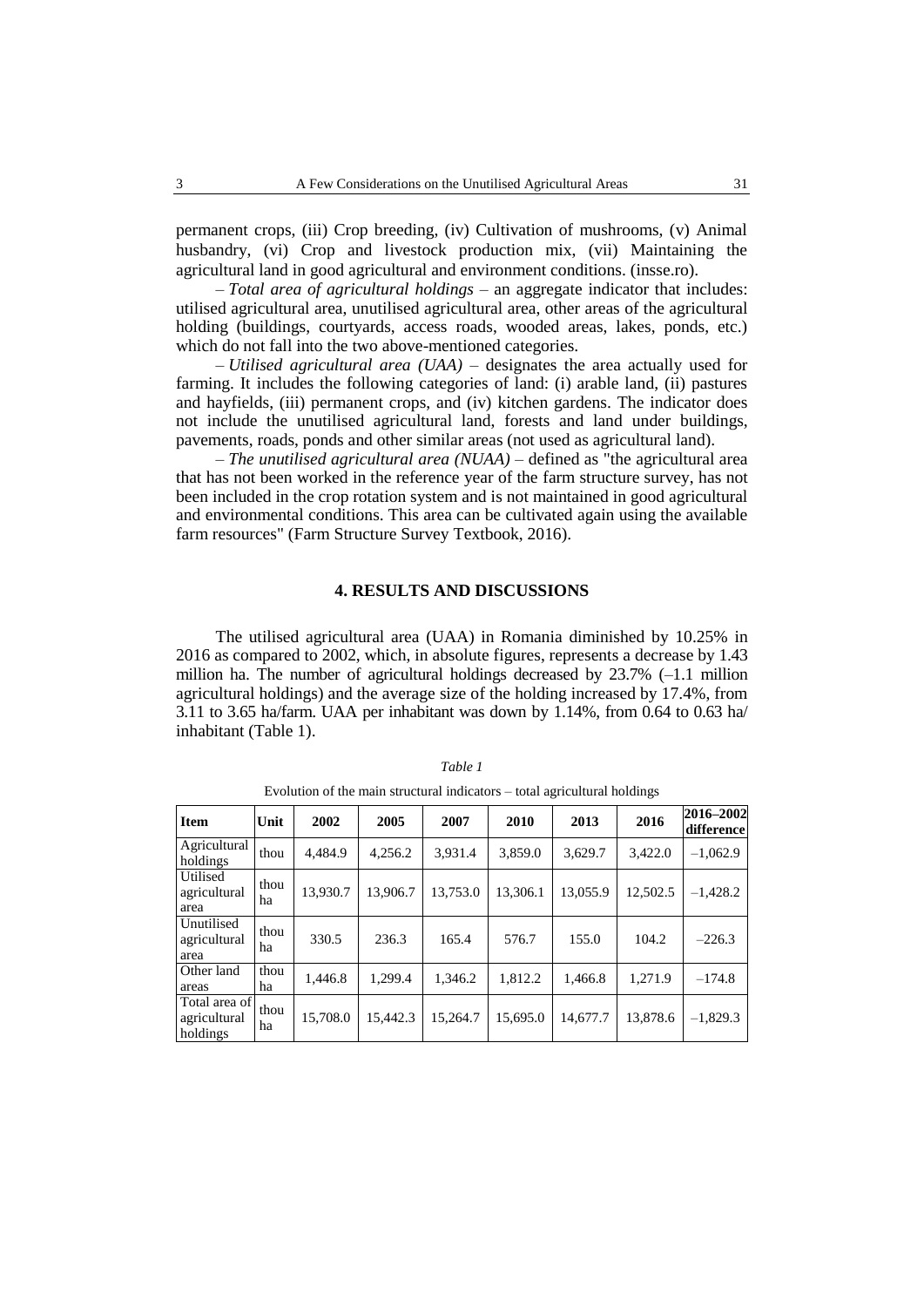*Table 1* (continued)

| Average size<br>of holding     | ha            | 3.11     | 3.27     | 3.50     | 3.45     | 3.60     | 3.65     | 0.54    |
|--------------------------------|---------------|----------|----------|----------|----------|----------|----------|---------|
| Inhabitants<br>(on July, $1$ ) | thou<br>pers. | 21,675.8 | 21,319.7 | 20,883.0 | 20,246.8 | 19,985.8 | 19.760.3 | 1.915.5 |
| UAA per<br>inhabitant          | ha            | 0.64     | 0.65     | 0.66     | 0.66     | 0.65     | 0.64     | $-0.01$ |

*Source*: calculations using data from the General Agricultural Census (GAC) 2002, 2010 and Farm Structure Survey (FSS) 2005, 2007, 2013, 2016; Romania's Statistical Yearbook, 2016, National Institute of Statistics (NIS).

Overall, the total area of agricultural holdings decreased by 1.83 million hectares, i.e. by 11.65% (Figure 1).



*Source*: calculations using data from the General Agricultural Census (GAC) 2002, 2010 and Farm Structure Survey (FSS) 2005, 2007, 2013, 2016; Romania's Statistical Yearbook, 2016, National Institute of Statistics (NIS).

Figure 1. Main structural indicators of agricultural holdings – 2016/2002 difference (%).

In the year 2016, the total area of agricultural holdings (13,879 thousand hectares) had the following structure: 90% utilised agricultural area (UAA), 9% unutilised agricultural area and 1% other land areas (Figure 2).

The agricultural holdings with legal status manage 45.2% of Romania's total UAA. UAA diminution by 1.43 million hectares is almost equally distributed by the two types of holdings, namely UAA diminution by 782.5 thousand hectares on the holdings without legal status and UAA diminution by 645.7 thousand hectares on the holdings with legal status. At the same time, as compared to 2002, the number of agricultural holdings without legal status decreased by 23.9% (–1.07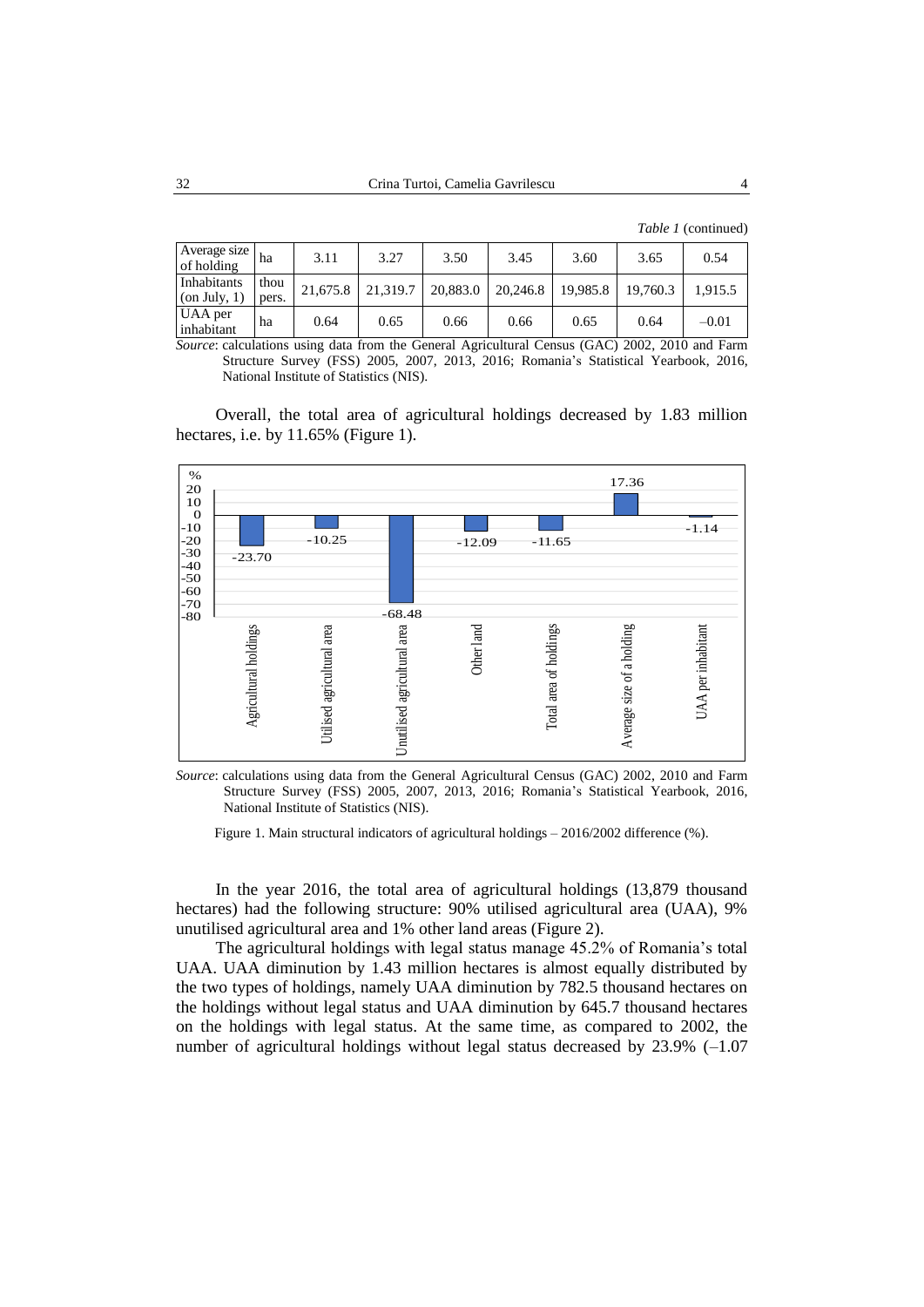



*Note:* "Other areas" include: wooded areas, areas under buildings, roads, ponds, lakes, marshes etc. *Source:* calculations using data from Farm Structure Survey, 2016, NIS.





*Source*: calculations using data from the General Agricultural Census 2002, 2010 and Farm Structure Survey 2005, 2007, 2013, 2016; Romania's Statistical Yearbook, 2016, NIS.

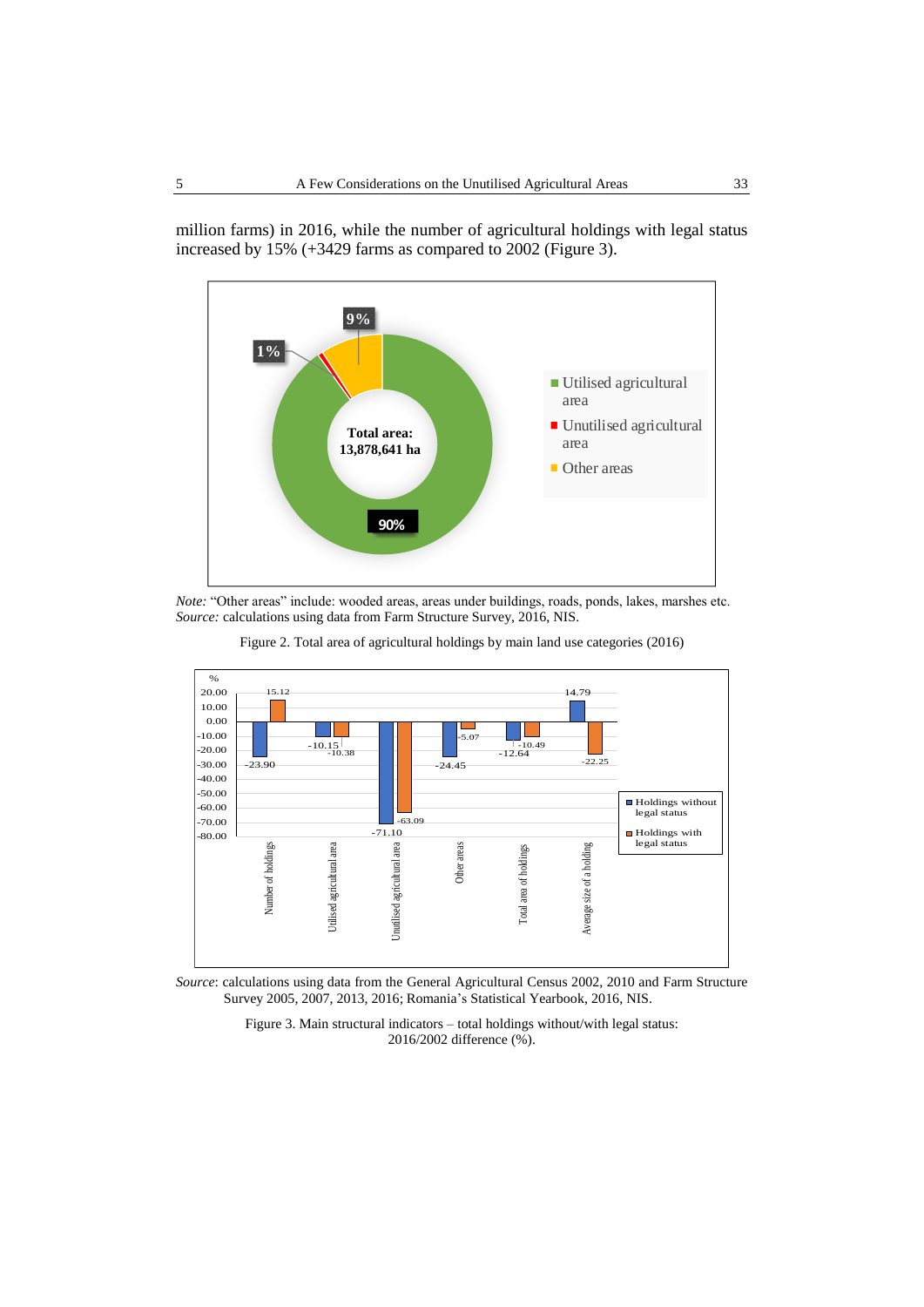Significant differences were also noticed in the evolution of the average size of UAA on both types of holdings. The average UAA size on the holdings without legal status increased by 14.8% (from 1.74 to 2.17 hectares per holding), while the average UAA on holdings with legal status decreased by 22.3% (from 319.9 to 248.8 hectares per holding). Over the period 2002–2016, a decrease in the number of farms was noticed in all size classes up to 10 hectares, while for all size classes over 10 hectares the number of farms increased. The highest increase (almost double) occurred in the size classes 20–30 hectares and 30–50 hectares (> 90%) respectively.

A similar trend was also noticed in the evolution of UAA. Thus, in all size classes up to 10 hectares, a decrease in the total area of holdings took place (Figure 4).



*Source*: calculations using data from the General Agricultural Census 2002, 2010 and Farm Structure Survey 2005, 2007, 2013, 2016; Romania's Statistical Yearbook, 2016, NIS.

Figure 4. Total number of agricultural holdings and utilised agricultural area, by size classes of UAA – 2016/2002 difference (%).

As compared to 2002, in the year 2016 the average size of total area of holding increased by 15.19% and the unutilised agricultural area on holding decreased by 14.68%. UAA per holding increased by 13.06%, the highest increase being noticed in the arable land use category (27%), from 2.59 to 3.29 ha of arable land per holding (Table 2).

The average size of a holding using pastures and hayfields increased by 19.7%, from 2.86 to 3.42 ha pastures and hayfields per holding, while the average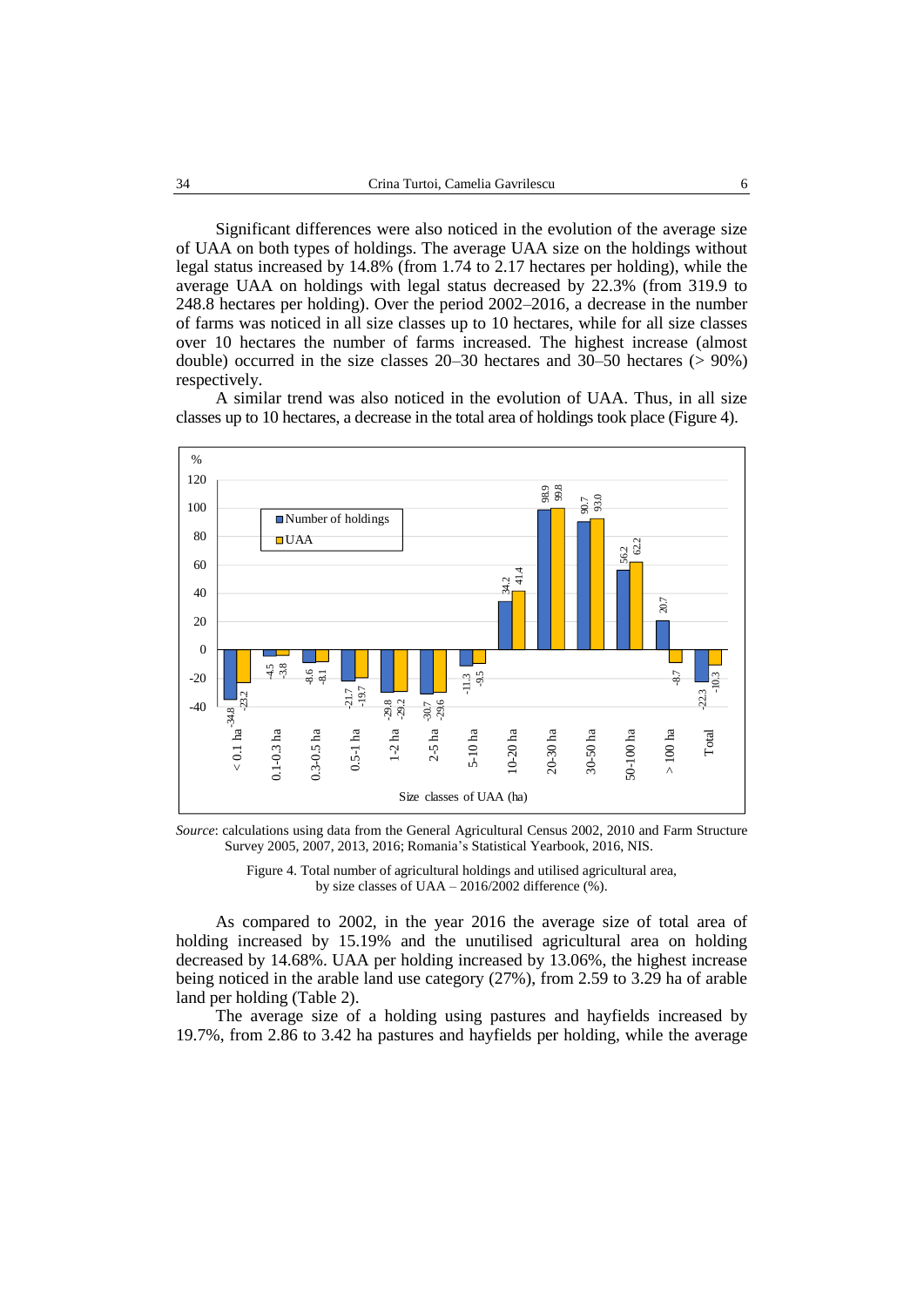size of a holding with permanent crops increased by 14.6 %, from 0.27 to 0.31 ha of permanent crops per holding (Table 2).

| ani |  |
|-----|--|

### Average size of agricultural holding, by agricultural land use categories (ha per holding), 2002–2016

| <b>Item</b>                  | Average size of a holding, by agricultural land use | 2016/2002<br>difference |      |      |      |      |               |
|------------------------------|-----------------------------------------------------|-------------------------|------|------|------|------|---------------|
|                              | 2002                                                | 2005                    | 2007 | 2010 | 2013 | 2016 | $\frac{1}{2}$ |
| Utilised agricultural area   | 3.24                                                | 3.37                    | 3.57 | 3.57 | 3.66 | 3.74 | 15.46         |
| Arable land                  | 2.59                                                | 2.63                    | 2.75 | 3.01 | 3.15 | 3.29 | 26.99         |
| Kitchen gardens              | 0.06                                                | 0.07                    | 0.07 | 0.07 | 0.07 | 0.07 | 19.30         |
| Pastures and hayfields       | 2.86                                                | 2.96                    | 3.33 | 2.98 | 3.26 | 3.42 | 19.68         |
| Permanent crops              | 0.27                                                | 0.30                    | 0.31 | 0.28 | 0.28 | 0.31 | 14.55         |
| Unutilised agricultural area | 1.55                                                | 1.76                    | 1.09 | 1.80 | 1.32 | 1.03 | $-33.35$      |
| Other land areas             | 0.37                                                | 0.35                    | 0.37 | 0.54 | 0.47 | 0.40 | 7.04          |
| Total area of holding        | 3.52                                                | 3.64                    | 3.89 | 4.08 | 4.05 | 4.06 | 15.22         |

Note: The average land area for a certain category of use was calculated by dividing the area of that particular land use category by the total number of holdings owning/using land from the respective category.

*Source*: calculations using data from the General Agricultural Census 2002, 2010 and Farm Structure Survey 2005, 2007, 2013, 2016; Romania's Statistical Yearbook, 2016, NIS.

## 4.1. EVOLUTION OF UNUTILISED AGRICULTURAL AREA

The unutilised agricultural area (NUAA) and the number of holdings with unutilised agricultural area showed an overall decreasing trend between 2002 and 2016. A notable exception is the year 2010, for which the data of the General Agricultural Census show a sharp increase. Ministry of Agriculture and Rural Development estimates have shown that in 2010, from 9.4 million ha of arable land, 2.9 million ha (i.e. 31%) were not cultivated, i.e. almost double as compared to the 2007 estimate (1.5 million ha of non-cultivated arable land). However, one should notice the major difference between the estimation and the statistical records, as well as the difference in content between "non-cultivated arable land" and the indicator "NUAA – unutilised agricultural area" (e.g. NUAA does not include the arable land left uncultivated for one year, to let it recover its productive capacity).

The share of agricultural holdings with unutilised agricultural areas in total farmland decreased to 0.9% in 2016, compared to 2.1% in 2002 (Figure 5).

As compared to 2002, a diminution by two-thirds (68.48%) of the unutilised agricultural area was noticed in 2016, from 330.5 thou ha in 2002 to 104.2 thou ha in 2016. The number of agricultural holdings with unutilised agricultural areas decreased by more than half (53.2%), from 212,863 in 2002 to 100,832 in 2016 (Figure 6).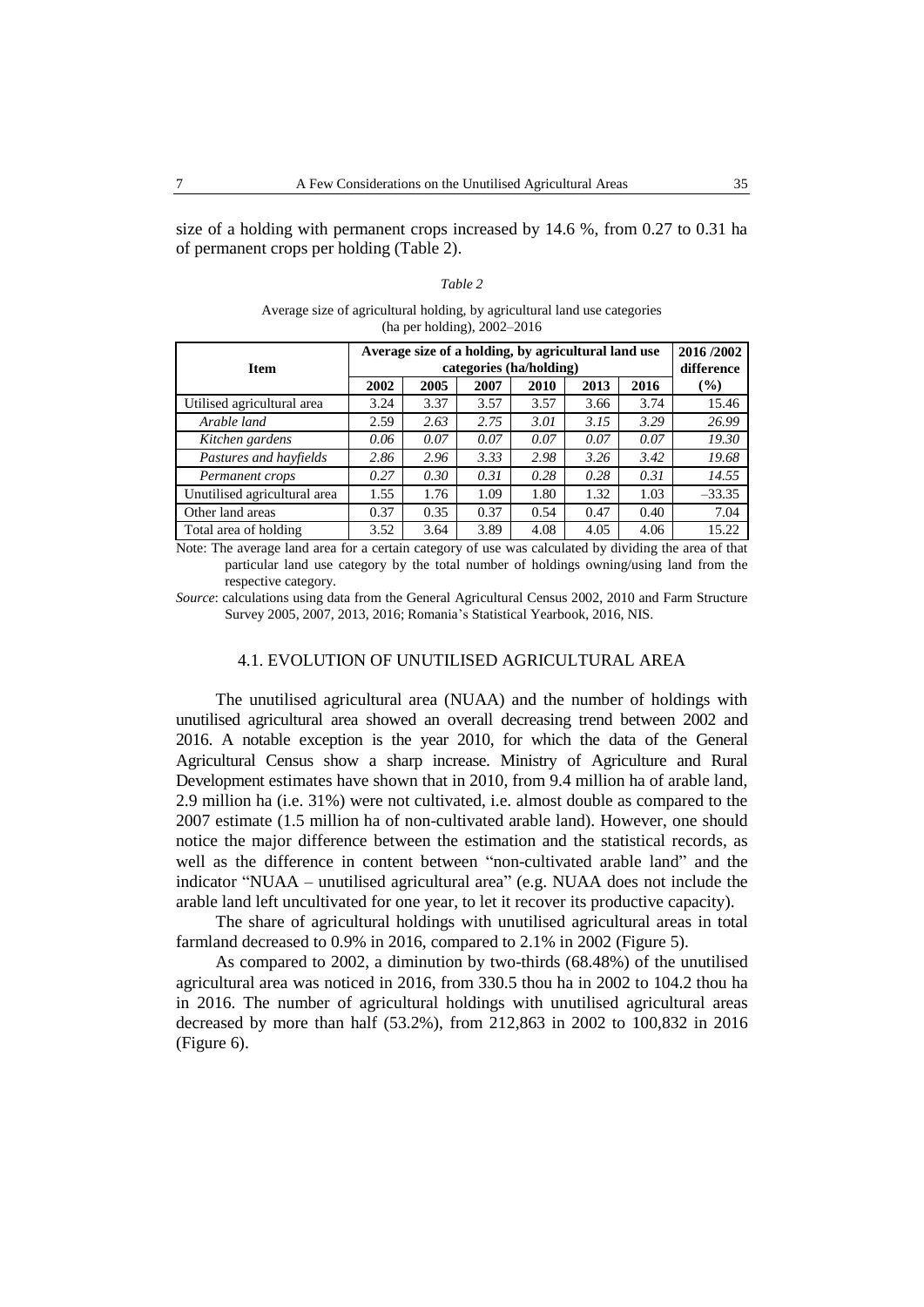







*Source*: calculations using data from the General Agricultural Census 2002, 2010 and Farm Structure Survey 2005, 2007, 2013, 2016; Romania's Statistical Yearbook, 2016, NIS.

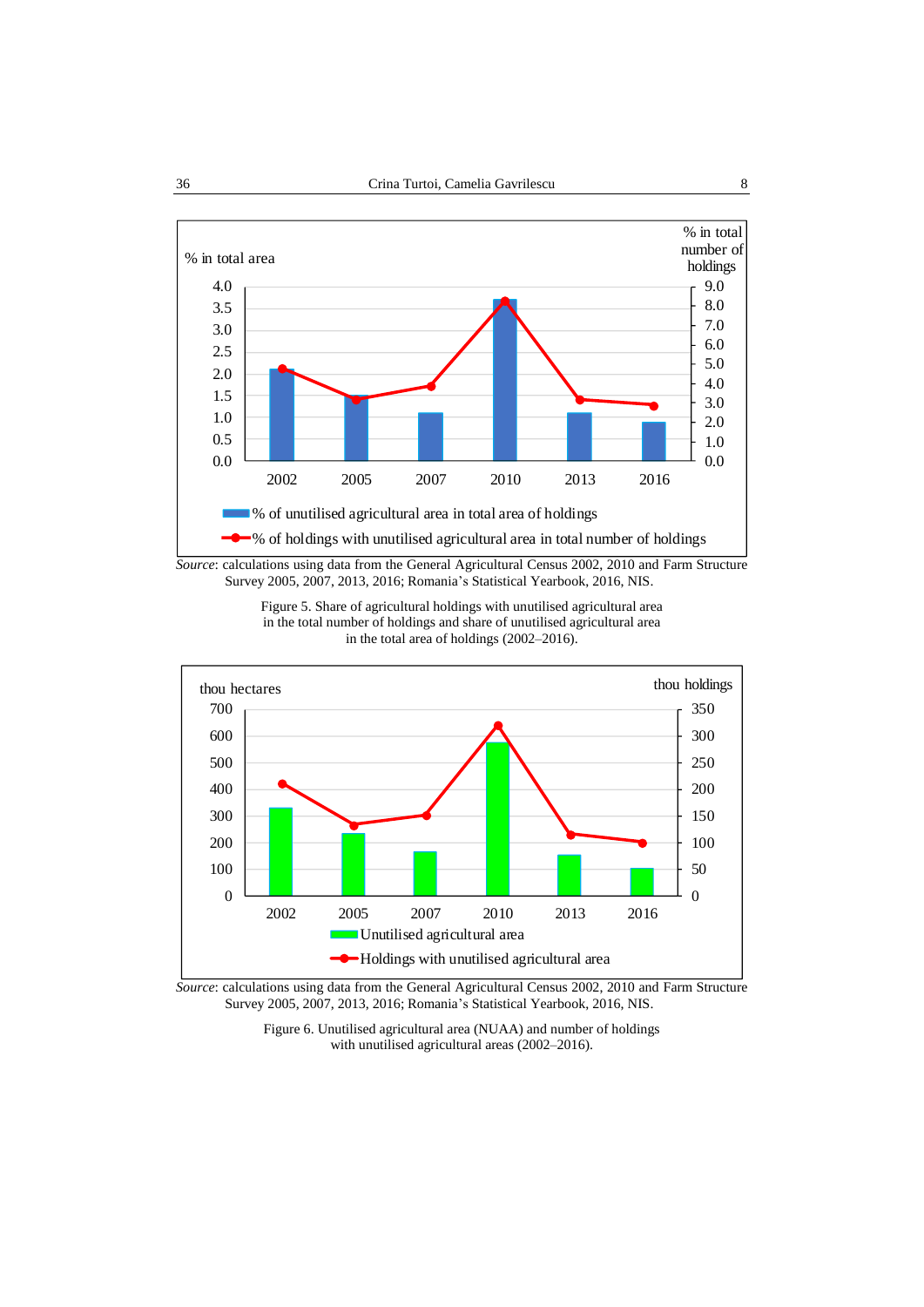As compared to 2002, the diminution of the number of holdings with unutilised agricultural areas in 2016 occurred in all size classes less than 10 ha, but also on holdings over 100 ha (Figure 7). The number of medium-sized holdings (between 10 and 100 ha) with unutilised areas significantly increased instead.

In 2016, 22% of the unutilised agricultural areas were found on holdings below 1 ha, 51% of NUAA were found on holdings below 5 ha and 35% of NUAA on holdings over 50 ha. In 2016, as compared to 2002, the largest increase (2.4 times) in NUAA was noticed on the holdings of 20–30 ha (Figure 7).



*Source*: calculations using data from the General Agricultural Census 2002, 2010 and Farm Structure Survey 2005, 2007, 2013, 2016; Romania's Statistical Yearbook, 2016, NIS.

Figure 7. Total number of holdings with unutilised agricultural areas and the unutilised agricultural area by size classes of UAA, 2016/2002 difference (%).

At regional level, the highest frequency of holdings with unutilised agricultural areas is found in North-West region, followed by the Central and South-West regions (Figure 8).

In the year 2010, the economic crisis hit the whole Romanian economy, including agriculture, and the scarcity of financial resources had as immediate result a significant increase in the unutilised agricultural areas (NUAA), which were 1.5–4.5 times higher as compared to both 2007 and 2013, according to the development region; the highest differences were observed in South, South-East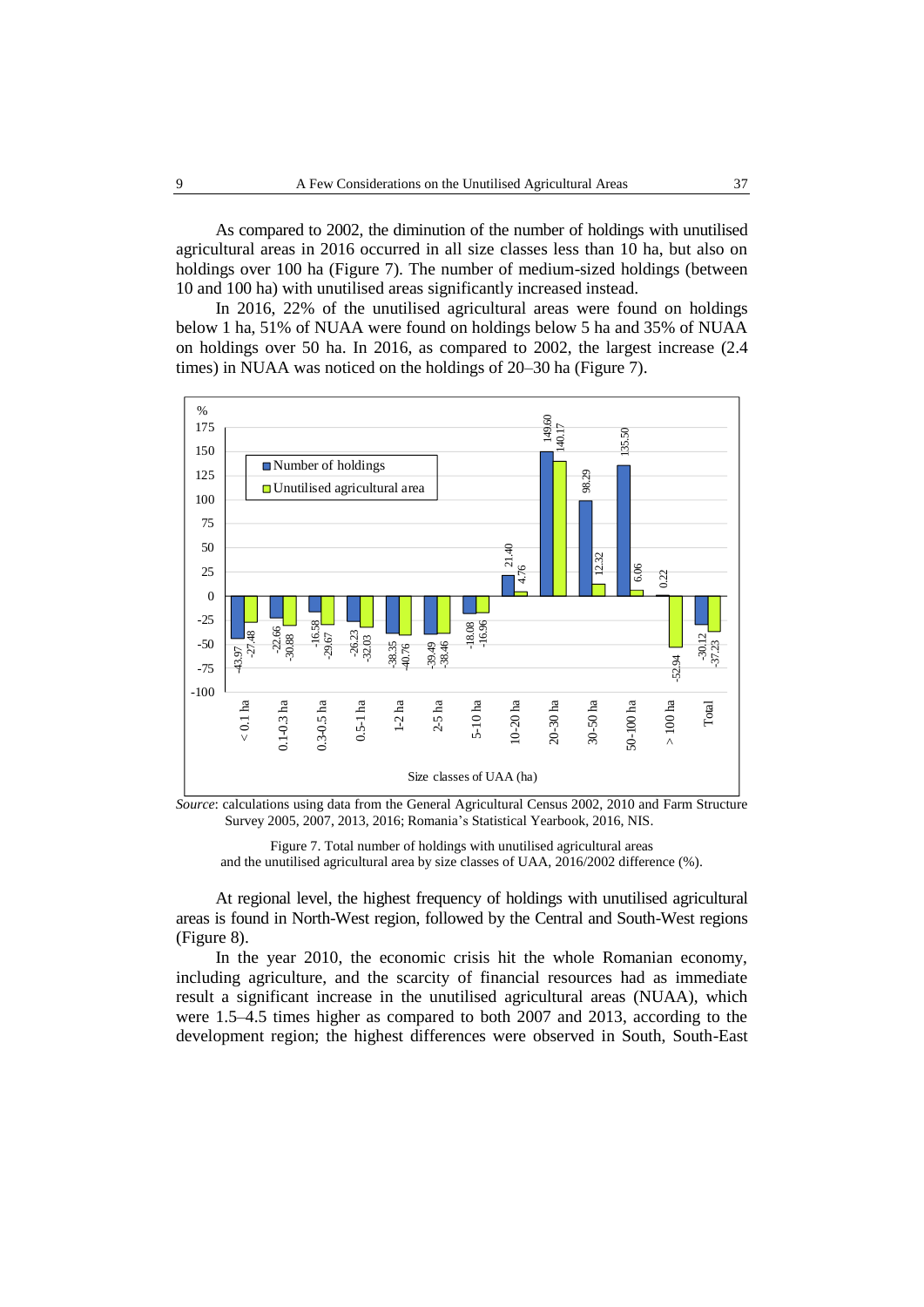and North-East regions. At national level, in 2010, the number of holdings with NUAA was 2.11 times higher than in 2007 and 2.74 times higher than in 2013.

In terms of unutilised agricultural area, in 2010 there were 2.7–6.5 times more hectares than in 2007 and 2013, meaning that the NUAA increased more on larger farms located in the South, North-West and North-East regions.



*Note:* the number of agricultural holdings with unutilised agricultural areas is not published in the Farm Structure Survey 2005.

*Source*: calculations using data from the General Agricultural Census 2002, 2010 and Farm Structure Survey 2005, 2007, 2013, 2016; Romania's Statistical Yearbook, 2016, NIS.

Figure 8. Total number of holdings with unutilised agricultural areas and the unutilised agricultural area by development regions (2002–2016).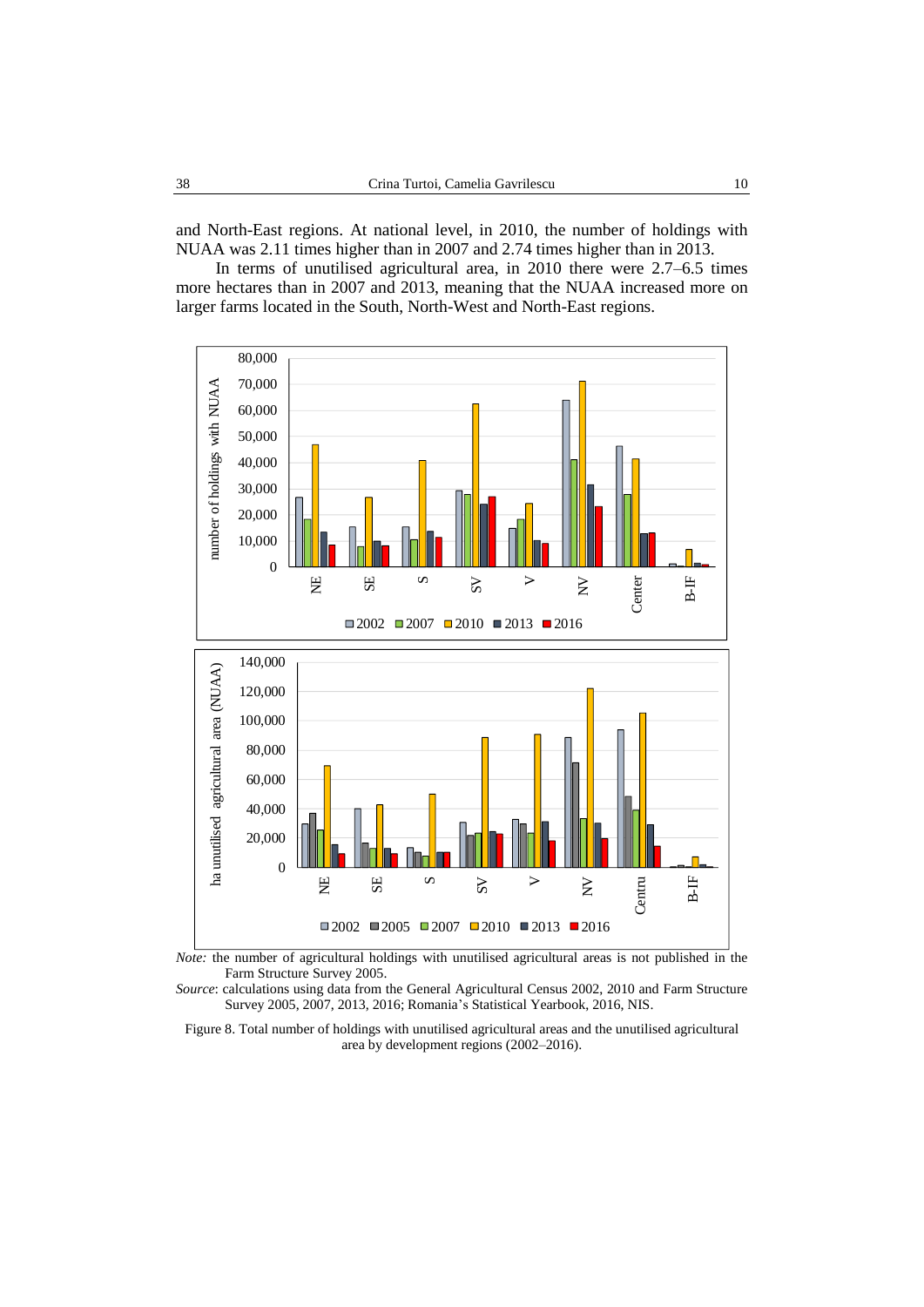The average unutilised agricultural area per holding differs significantly by development regions. Thus, the South-East, West and Central regions showed the highest values (over 2 ha/holding); in 2016 the average values decreased in all regions below 1.2 ha/holding (table 3).

Bucharest-Ilfov region is an exception, as it is the only region in the country where the number of holdings with NUAA, the number of hectares NUAA and the average unutilised area per holding increased in 2013 and 2016 as compared to 2002. The most likely explanation could be the very high demand for land for nonagricultural uses.

#### *Table 3*

| <b>Region</b> | 2002 | 2007 | 2010 | 2013 | 2016 |
|---------------|------|------|------|------|------|
| <b>NE</b>     | 1.11 | 1.40 | 1.49 | 1.14 | 1.06 |
| <b>SE</b>     | 2.62 | 1.63 | 1.60 | 1.30 | 1.13 |
| S             | 0.89 | 0.73 | 1.22 | 0.77 | 0.91 |
| <b>SV</b>     | 1.04 | 0.83 | 1.42 | 1.02 | 0.85 |
| v             | 2.23 | 1.28 | 3.75 | 3.04 | 2.01 |
| NV            | 1.39 | 0.81 | 1.71 | 0.95 | 0.85 |
| Centre        | 2.03 | 1.40 | 2.54 | 2.26 | 1.12 |
| $B-IF$        | 0.48 | 1.24 | 1.05 | 1.33 | 0.32 |
| Total         | 1.55 | 1.09 | 1.80 | 1.32 | 1.03 |

Average unutilised agricultural area per holding by development regions, 2002–2016 (hectares/holding)

*Note:* the number of agricultural holdings with unutilised agricultural areas is not published in the Farm Structure Survey 2005.

*Source*: calculations using data from the General Agricultural Census 2002, 2010 and Farm Structure Survey 2007, 2013, 2016; Romania's Statistical Yearbook, 2016, NIS.

## 4.2. POTENTIAL DETERMING FACTORS OF AGRICULTURAL LAND NON-UTILISATION

Among the potential determinants of agricultural land non-utilisation, we can mention: land fragmentation, lack of production factors, limited access to operational and investment capital, lack of specialized training, lack of agricultural cadastre, desertification phenomenon, increased demand for land with nonagricultural use (mainly for buildings), etc.

The excessive land fragmentation resulting from the application of successive land laws, as well as from the generation changes (division of land by inheritance) has had a significant negative impact on the possibility to utilise the land under economic efficiency conditions. The lack of mechanization means (tractors, agricultural machinery and implements) adequate to small-sized farms, the low access to credits for working capital and investments also contribute to this situation.

Land lease has slightly reduced the negative impact of land fragmentation, yet in many cases the income obtained from land lease is quite small, contributing to maintaining the poverty situation of a part of the rural population.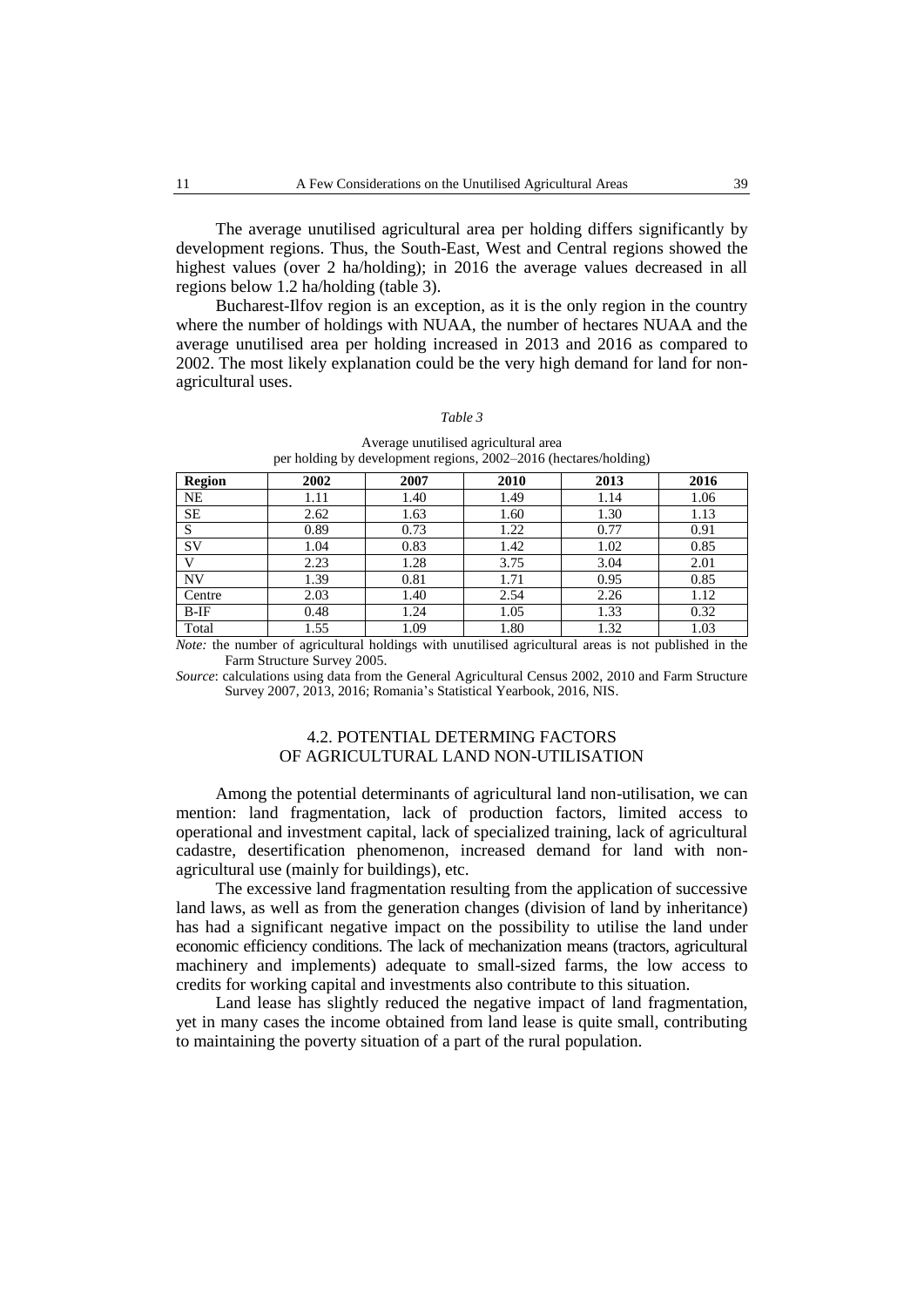The association/land sale potential is often hindered by the lack of updated inheritance documents, and mainly by the lack of cadastre. At the same time, the legislation regulating the land market is not stimulating for its dynamism, with costly and complicated procedures.

According to experts, the desertification phenomenon has been intensified in recent years, mainly due to the increase in frequency of the extreme weather events (as a consequence of global heating), and to the lack of rainfall in particular. According to studies, one-third of Romania's territory is affected by desertification, mainly the Romanian Plain, Dobrogea and southern Moldova. According to the National Research and Development Institute for Soil Science, Agro-Chemistry and Environment, the absence of water in soil, the chaotic deforestation and the temperatures rising from one summer to the next have resulted in an alarming desertification phenomenon, which affects about 400,000 hectares in Romania's agricultural area, most of them located in the southern part of the country. The lack of irrigation systems, their deficient utilisation in the areas where they still exist, and the small farmers' very limited access to irrigations (out of technical and economic reasons) have also largely contributed to the increase of agricultural land abandonment/non-utilisation risk.

The taxes on agricultural land are established according to land location (inside or outside the localities) by multiplying the area of land by a sum established by the Local Council (within the legal limits), depending on the land use category to which the correction coefficient is applied, given by the rank of the locality (municipality, town, village, etc.). The areas under new vineyards and orchards (until they come into bearing), the land under forests up to 20 years old and under forests with protection role, the non-productive land and the land areas outside the localities located in natural protected areas are tax exempted. According to the latest amendments to the Fiscal Code, for the agricultural land left uncultivated for 2 consecutive years (regardless of its location, inside or outside the localities), the tax rate may be increased by Local Council's Decision. Yet this regulation leaves room for arbitrariness rather than contributing to agricultural land abandonment/nonutilisation diminution.

## **5. CONCLUSIONS**

Throughout the investigated period, the number of holdings diminished by one million, while the utilised agricultural area decreased by 1.43 million hectares. The decline in the number of small and medium-sized farms, together with the slower diminution of UAA explains the increase in number of larger-sized farms. The average farm size increased from 3.11 to 3.65 ha/farm in the last decade and a half. The fact that the UAA decrease in percentage  $(-19.07%)$  is much higher than the diminution in percentage of total area of agricultural holdings (–6.56%) does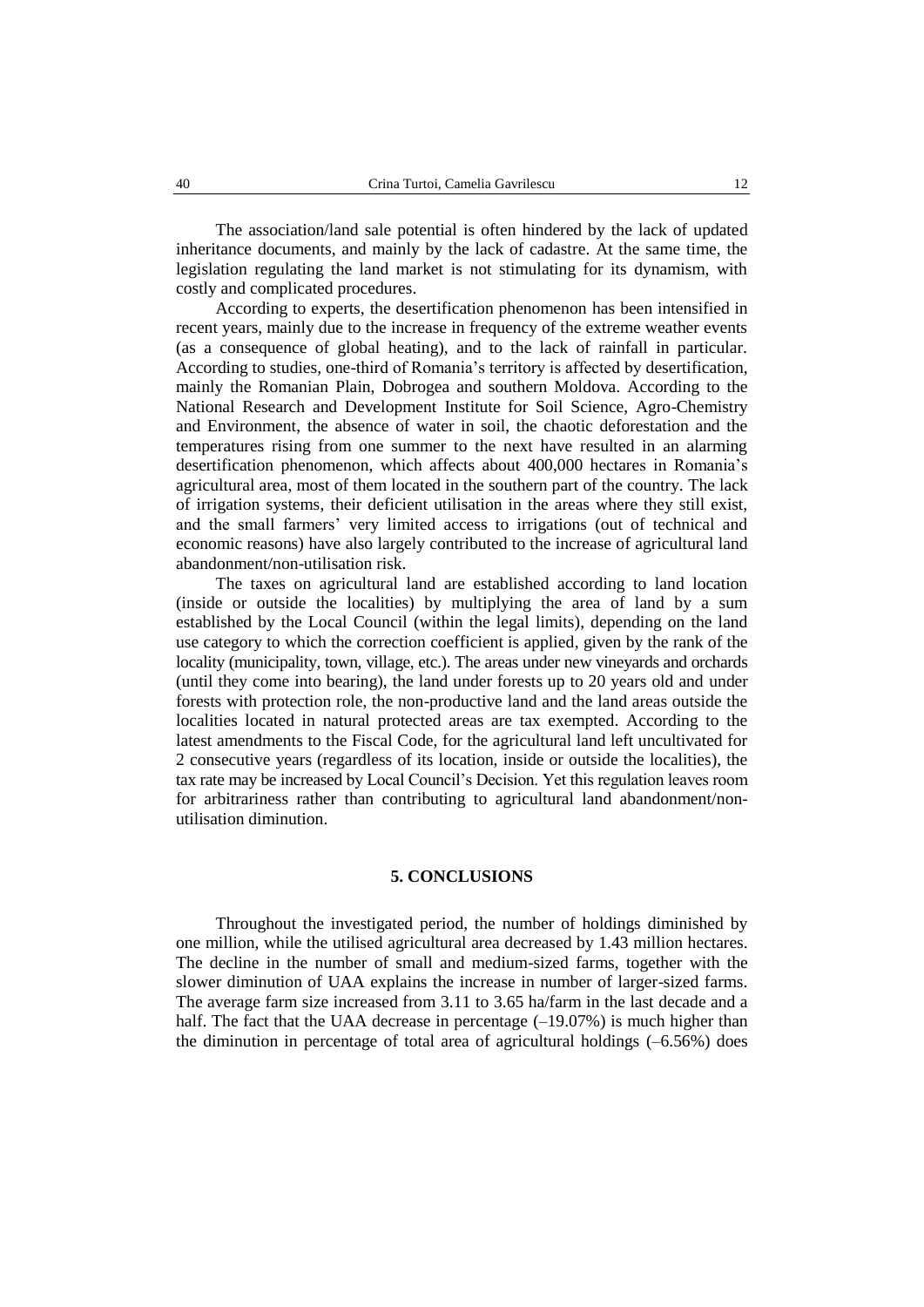not indicate that the land areas exited from the agricultural land use categories entered the category of non-utilised agricultural area or of other non-agricultural areas, having in view that, in absolute figures, the total area of agricultural holdings diminished by more than 1 million hectares.

The labour force in the Romanian agricultural sector has an inadequate training level by comparison with that of other EU member states. Thus, according to the European Commission's data, 96.4% of the Romanian farmers declared that they acquired their agricultural knowledge and skills strictly from their practical experience, as against 70.9% of farmers at EU level. Farmers' training level in Romania is below the agricultural training level in the EU New Member States, such as Hungary and Poland, where 17.9% and 47.8% of farmers respectively declared that they received formal basic or full training in agriculture. Another problem characteristic to the Romanian agricultural sector in terms of human resources is that there is no clearly-defined farmer professional status. This has strong implications on taxation, social security and health care.

Romania is on the penultimate place in the European Union in terms of farm capitalization. Among the causes of this low capitalization level we can mention the high land fragmentation level (lack of economies of scale and of the possibility to easily get financing), low farm incomes and farmers' low agricultural training level. The low capitalization in agriculture significantly affects yields. Less than 2% of the agricultural holdings in Romania have at least one tractor. The main hindrance to the technological endowment of Romanian farmers is the small area of agricultural holdings, which together with the absence of farmers' association does not allow for the efficient use of modern technological means and does not justify investments in modern farm technology.

Romania also lags much behind other European countries in terms of the irrigation system, in the conditions in which drought frequently affects more than 50% of the agricultural land but only 12% of the agricultural land areas are equipped with a viable irrigation system.

In relation to the significant difference between the statistical and cadastral records concerning the agricultural land, it is possible that the agricultural land areas registered in the category of use *agricultural land* may have become improper to agricultural practice as a result of desertification phenomena or under the influence of other factors that led to the infertility of land registered as *agricultural land* in the land fund structure. At the same time, if at the moment of conducting a farm structure survey, certain land areas, although into the ownership/use of certain economic operators, no longer comply with the requirements of agricultural holding definition (commonly agreed by the EU member states, definition also responding to FAO recommendations), these land areas cannot be the object of statistical survey, as the object of agricultural census/FSS is represented by land utilisation and not by land ownership. Land ownership is one of the indicators that characterize the land tenure modality of the utilized areas and it is not an intrinsic